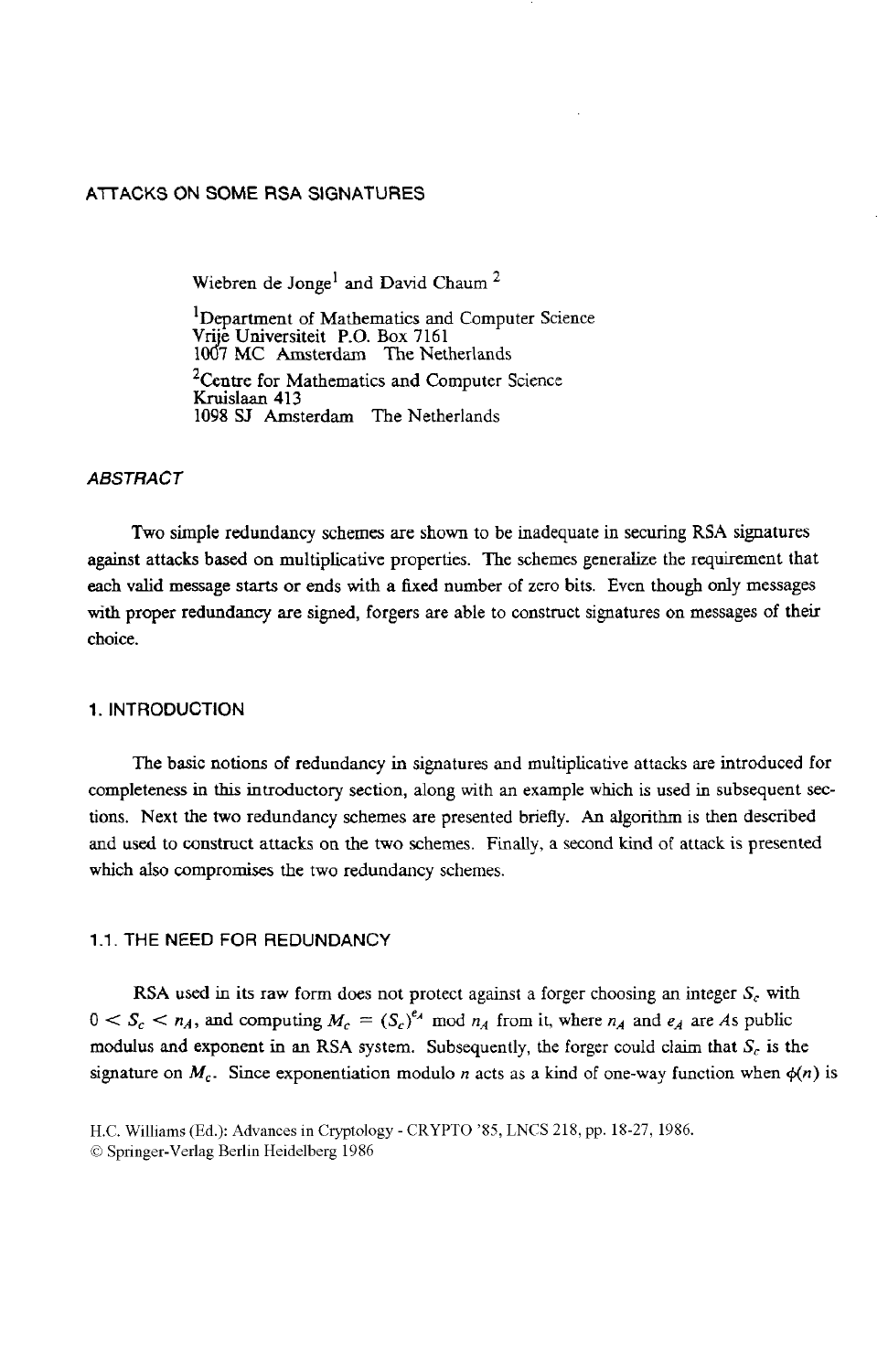unknown, this *chosen signature attack* can be used for finding signatures on "random" (ie., unpredictable) messages only. Thus, it may be said that only the signer can form signatures on chosen messages, but anybody can determine which message corresponds to a chosen signature.

To prevent these unpredictable messages from having a reasonable chance of being accepted, *redundancy* will be required in signed messages. Hence, a distinction will be made between *messages* and *valid messages*: all numbers *M* with  $0 \leq M \leq n$  are messages, but only a very small fraction of **these** wiU be valid messages. For instance, if 100 bits **of** redundancy are used, a chosen signature will have only a chance of  $2^{-100}$  of corresponding to a valid message. Thus, Ending *afufse signuture* (ie., a signature on a valid message not actually signed by *A)* will cost **Z9'** trials **on** the average, which makes it infeasible to successfully guess a signature.

Some work has been based on the assumption that the signer would sign anything except some desired messages. ([DeMillo & Merritt 82] and [Denning 83] independently generalized and extended [Davida 821.) Under these assumptions, attackers were able to obtain signatures on desired messages simply by combining signatures on apparently unrelated messages. The seemingly more realistic and practical model assumed here, that the signer is only willing to sign valid messages, makes attacks more difficult-though not impossible-as will be shown.

## 1.2. **MULTIPLICATIVE ATTACKS**

Preventing chosen signature attacks not only requires a sufficient *quantity* of redundancy in valid messages; it **also** necessitates that the *nature* of the redundancy is appropriate, since **RSA**  sipatures are *multiplicative.* 

For example, suppose that *B* can construct three valid messages  $M_1$ ,  $M_2$  and  $M_3$  such that  $M_3 = (M_1 \cdot M_2) \text{ mod } n_A$ . Then, if *B* succeeds in getting  $M_1$  and  $M_2$  signed by *A, B* can form the product (modulo  $n_A$ ) of these signatures to get a false signature on  $M_3$ , denoted  $S_A(M)$ , since

$$
S_A(M_3) = (M_1 \cdot M_2)^{d_A} \bmod n_A
$$

 $= ((M_1^{d_A} \mod n_A) \cdot (M_2^{d_A} \mod n_A)) \mod n_A$ 

$$
= (S_A(M_1) \cdot S_A(M_2)) \bmod n_A.
$$

*B* can also use the inverse  $M^{-1}$  or the opposite  $-M$  of a message *M*, assuming the corresponding signed version is known, as a factor in a product forming a new message, since  $S_A(M^{-1} \text{ mod } n_A) = (S_A(M))^{-1} \text{ mod } n_A$  and  $S_A(-M) = -S_A(M)$ . (Notice that  $d_A$  is odd.)

Thus, if *B* knows *A's* signature on one or more valid messages *M,, B* can easily **forge** signatures for valid messages that *B* can rewrite as a product of message(s)  $M_i$ , their opposite(s)  $-M_i$ ,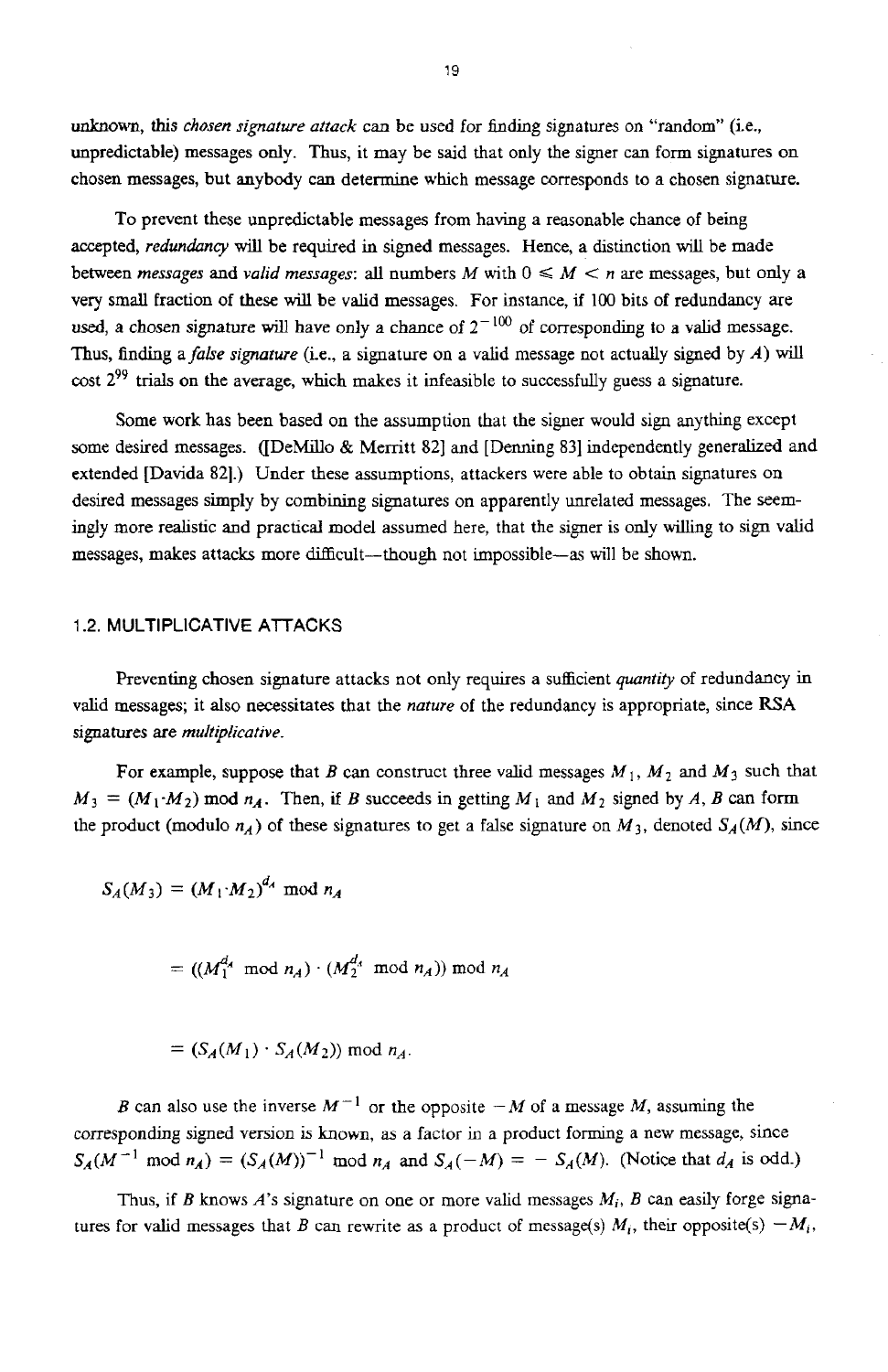or their inverse(s)  $M_i^{-1}$  (all in modulo  $n_A$  arithmetic). Note also that a message and/or its opposite and/or its inverse may **occur** in a product more than once. Therefore, the redundancy should make it infeasible to find such valid messages.

## **1.3. EXAMPLE CRYPTOSYSTEM**

Rivest, Shamir and **Adleman** recommended that *n* be about *200* decimal digits, which amounts to about 664 bits **[RSA 781.** We will use a particular example of **an RSA** system **for**  illustrative purposes, **in which** *n* is **800** bits, thereby maintaining **an** ample margin of safety with respect to known factorization techniques for appropriate moduli. The amount of redundancy **used** in the examples will be *200* bits. One reason for this choice of amount of redundancy is to provide for sufficient protection against a chosen signature attack. Another is for efficiency, since one does not want to expand the messages to be signed too much, say, not more than one third. Since, for **our** choice of *n,* **RSA** limits signed messages to 800 bits, the redundancy should amount to at most 200 bits. As a consequence, only a fraction of  $2^{-200}$  of all 800-bit messages **are valid,** and **thus** the original message to be signed, called the actual message, may comprise *600*  bits.

**An** important assumption is that every bit pattern of 600 bits represents a meaningful message; the only redundancy is that explicitly included in **the** remaining *200* bits.

### **2. THE** TWO **REDUNDANCY SCHEMES**

In the first redundancy scheme the redundant bits are combined with the actual message by multiplying that message with an agreed on constant *w.* That is. all messages *M* for which *M* mod  $w = 0$  are defined to be valid. The actual message present in such a valid message is  $m = M$  div *w*. For  $w = 2^{200}$ , this means that each valid message ends up with 200 zero bits.

In analogy **to** the **special** *case* where *w* is a power of two, the general scheme will be called the *right-padded redundancy* scheme. Figure I shows how the right-padded redundancy scheme spreads the valid messages over the interval  $[0, n]$  for  $n = 91$  and  $w = 6$ .



*Fig. 1.* The valid messages in case of right-padded redundancy for  $n = 91$  and  $w = 6$ . The valid messages are 0, 6, **12,** ...., 90. The actual messages *are* 0, 1, **2,** ...., 15.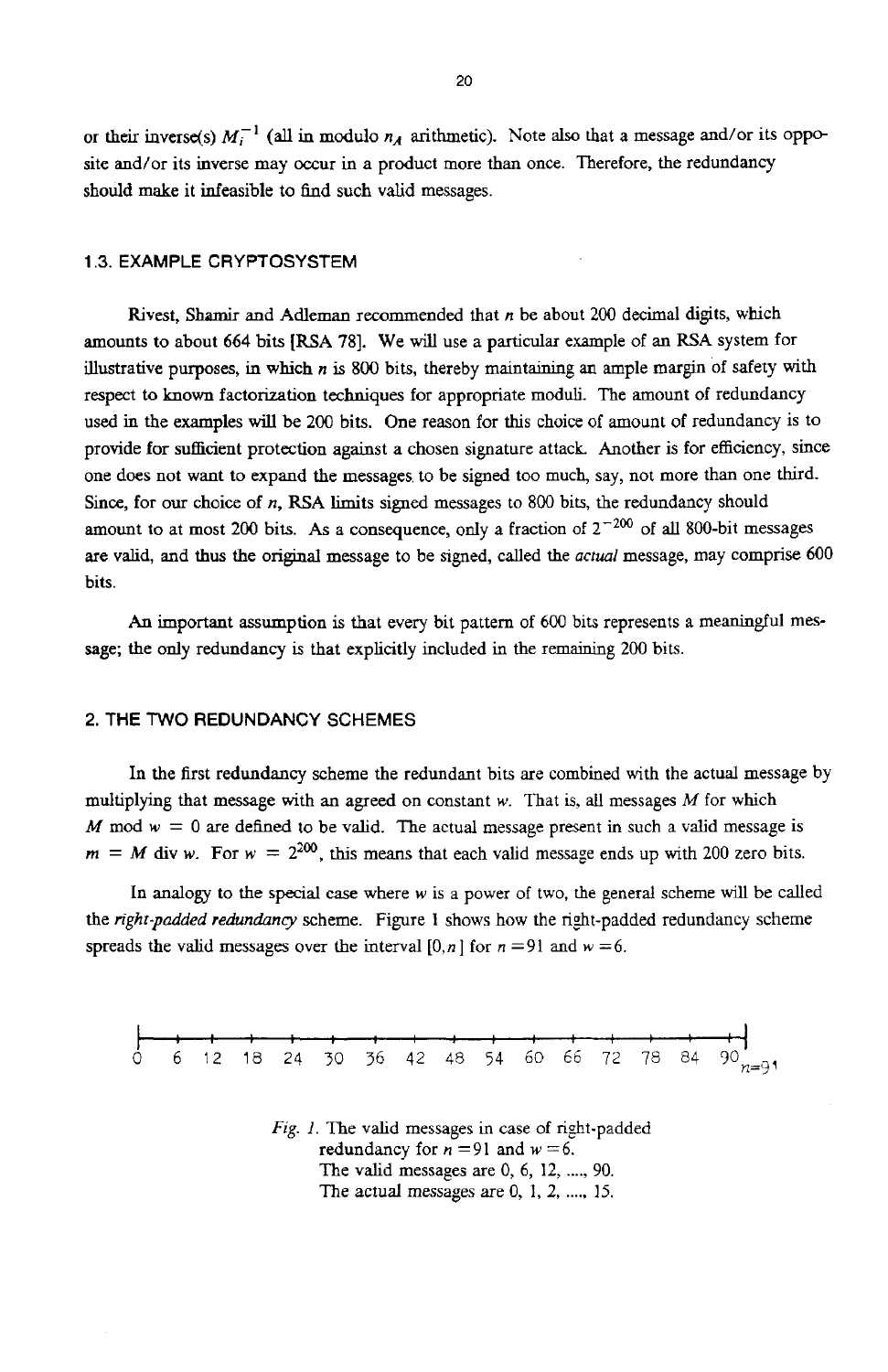The counterpart of spreading valid messages over the interval *[O,n]* is to concentrate them in some interval  $[l, u]$  of appropriate size. The actual message contained in a valid message  $M$ **then is**  $m = M - l$ **. For**  $l = 0$  **and**  $u = 2^{600} - 1$ **, each valid message starts with a sequence of 200** zero bits. Accordingly, we call the general case of this scheme *left-padded redundancy*. Figure 2 illustrates the left-padded redundancy scheme for  $n = 91$ ,  $l = 19$  and  $u = 34$ .

#### **3. A** FIRST KIND **OF ATTACK**

Before treating our attacks in detail, we mention briefly an algorithm that wil! be used heavily.

# **3.1. A VARIATION OF** EUCLID'S ALGORITHM

The algorithm finds, for a given x with  $0 \le x \le n$ , the smallest positive value c such that **(cx)** mod *n* is less **than** some given threshold value *t.* It is very similar to Euclid's algorithm for computing the greatest common divisor. Indeed, Euclid's algorithm can be used to compute **an**  increasing sequence of values  $c$  for which the corresponding values  $(cx)$  mod *n* form a decreasing sequence. The **only** important difference **is** that processing with our algorithm stops as **soon** as a value below the given threshold **is** reached. Since Euclid's algorithm has a worst case (and average case) complexity of  $O(log n)$  [Knuth 69], our algorithm will certainly be fast (enough) too.

For our purposes, it is often important that the value found for  $c$  is reasonably small. Although our algorithm can be used to find for any given values **x** and *t* the smallest c for which  $(cx) \mod n \leq t$ , there is no guarantee that c itself is smaller than some other threshold value. However, it is easy to show that there always exists some *c* with  $0 < |c| \le n / t$  for which  $0 \leqslant (cx) \mod n \leqslant t$ .

Consider the integers /a/ and /b/ such that  $(ax - b)$  mod *n* with  $0 < a \leq \lceil n / t \rceil$  and  $0 \leq b \leq t$ . Since there are more than *n* different pairs  $(a, b)$ , there exist two different pairs, say,  $(a_1,b_1)$  and  $(a_2,b_2)$ , for which  $(a_1x - b_1)$  mod  $n = (a_2x - b_2)$  mod *n*. Since *x* usually will be co-prime with *n* (if not, one could factor *n*), we know that both  $a_1 \neq a_2$  and  $b_1 \neq b_2$ . Therefore, we may safely assume that  $b_1 > b_2$ . Thus, for  $c = (a_1 - a_2)$  it is true that  $0 < |c| \le n / t$  and



*Fig. 2.* The valid messages with left-padded redundancy for  $n = 91$ ,  $l = 19$  and  $u = 34$ . The valid messages are 19, 20, 21, ..., 34. The actual messages are  $0, 1, 2, \ldots, 15$ .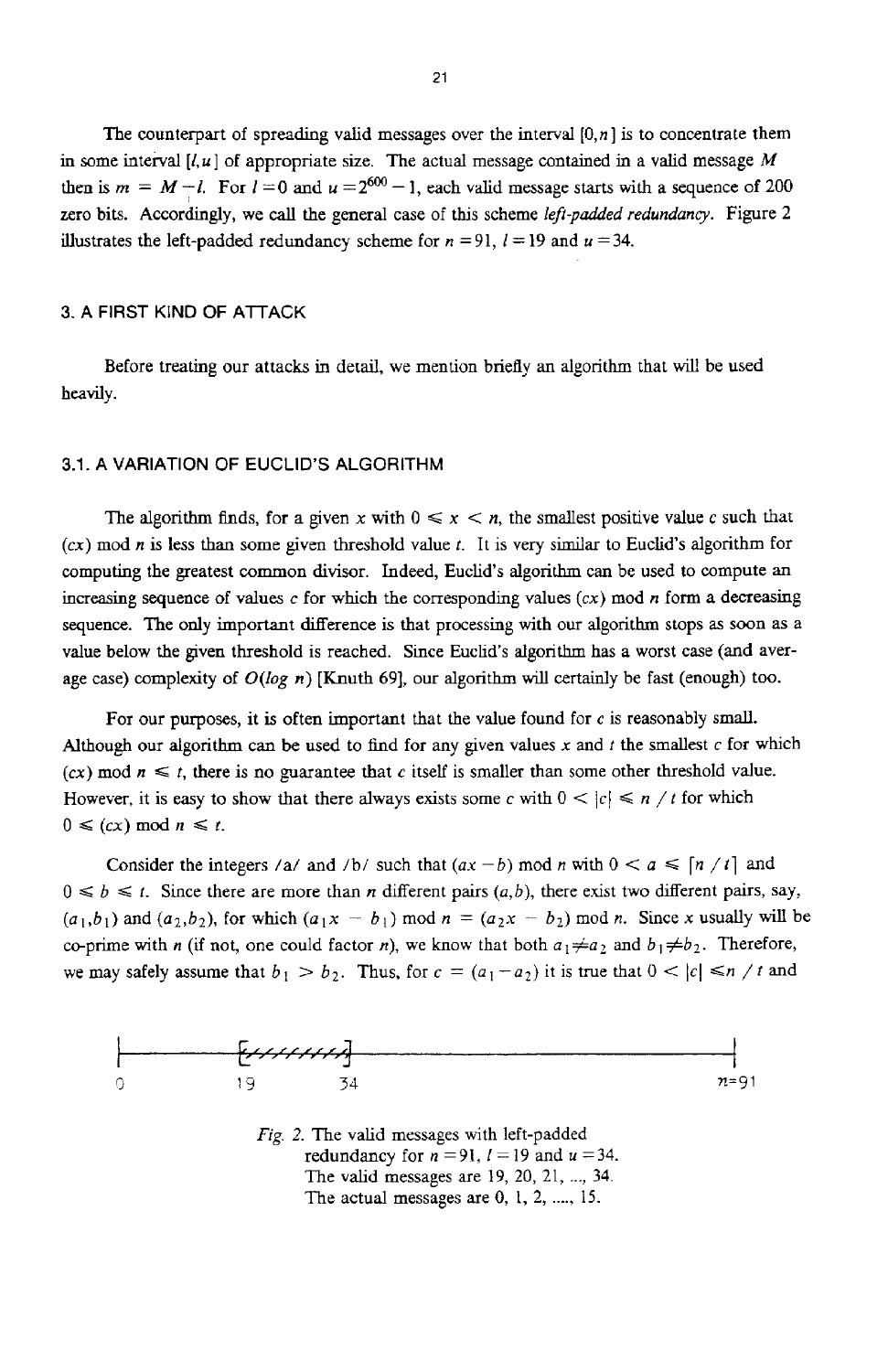$0 < (cx) \mod n = (b_1 - b_2) < t.$ 

Since our algorithm searches for the smallest positive value c for which  $(cx)$  mod  $n \leq t$ , the value found for *c* may be larger than  $n / t$ . If so, the above shows that there exists some *c*,  $0 < c \le n / t$ , such that  $0 \le (-cx) \mod n \le t$ . This *c* can be found by applying our algorithm to  $(-x)$  mod *n*.

## **3.3.** ATTACKING RIGHT-PADDED REDUNDANCY

If **RSA** is used **in** combination with the right-padded redundancy scheme, one attack **proceeds as follows.** First, choose an actual message  $m_1$  (i.e.,  $m_1 < n_A$  div *w*) on which *A*'s signature **is** desired. *An* attack, such **as** this, allowing a signature to be constructed for a chosen actual message will be called a *chosen message attack*. Now,  $M_1 = m_1 w$  is a valid message, since  $M_1 \le n_A$  and  $M_1$  mod  $w = 0$ . Next, compute  $x = (m_1w)^{-1}$  mod  $n_A$ . If  $w \le n^{1/2}$ , i.e., if **the** redundancy takes up **less than half** of the bits in a valid message, our algorithm of Figure 3  $c$  can be used to find a number  $0 < c \le n_A$  div *w* such that  $(cx)$  mod  $n_A \le n_A$  div *w* or  $(-cx)$  mod  $n_A \le n_A$  div *w*. Thus, one can find two actual messages  $m_2$  and  $m_3$  such that  $m_2 = (m_3x) \bmod n_A$  or  $m_2 = (-m_3x) \bmod n_A$ .

If one succeeds in getting *A*'s signature on  $m_2$  and  $m_3$  (i.e.,  $S_A(M_2)$  and  $S_A(M_3)$ ), one can compute *A*'s signature on  $m_1$  by multiplying  $S_A(M_3)$  with the inverse of  $S_A(M_2)$  and taking the opposite in the case we used  $-x$ . Naturally, all arithmetic is done modulo  $n_A$ . In case we used just *x,* **this works,** because

$$
S_A(M_1) = S_A((x^{-1} \cdot (m_3 w) \cdot (m_3 w)^{-1}) \bmod n_A)
$$

$$
= (S_A(m_3w) \cdot S_A((m_3xw)^{-1})) \bmod n_A
$$

$$
= (S_A(M_3) \cdot (S_A(M_2))^{-1}) \bmod n_A;
$$

in case  $-x$ , we have

$$
S_A(M_1) = (S_A(M_3) \cdot (-S_A(M_2))^{-1}) \bmod n_A.
$$

Of course, the attack makes sense only when  $m_1 \neq m_2$  and  $m_1 \neq m_3$ . But if the found  $m_2$ or  $m_3$  happens to be equal to  $m_1$ , one simply searches for another value of c such that  $(cx) \text{ mod } n \leq t \text{ or } (-cx) \text{ mod } n \leq t$ . For example, one tries the next minimal value of  $(cx) \mod n$  or  $(-cx) \mod n$ , respectively.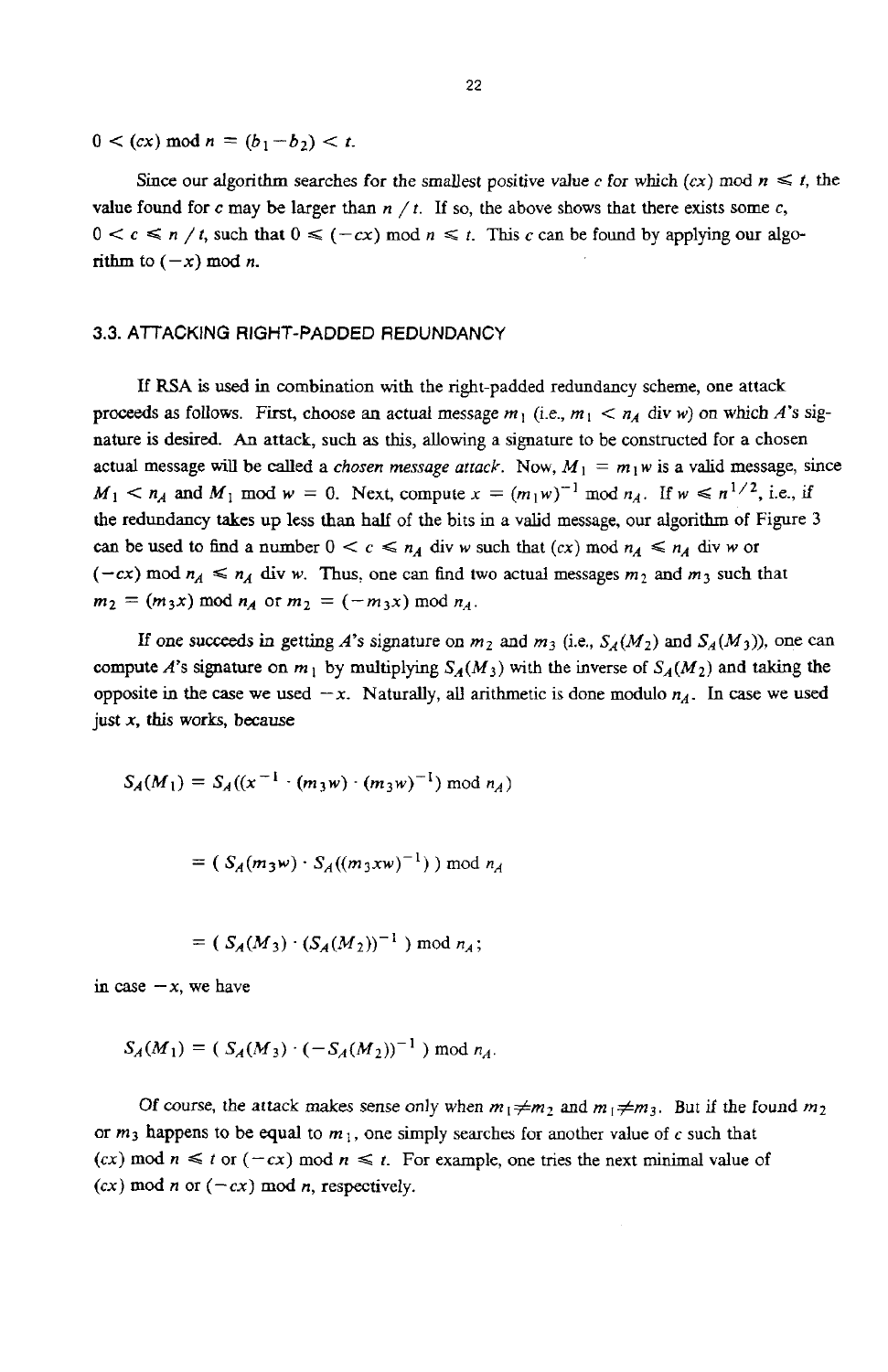#### **3.4. ATTACKING LEFT-PADDED REDUNDANCY**

RSA's multiplicative properties are also useful for attacking the **RSA** signature system when left-padded redundancy is used. **Recall** that this scheme defines valid messages **as** those in the interval  $[l, u]$ .

As a first step it will be shown why, in the general case, *I* should be larger than  $u^{1/2}$ , and thus in our example should be larger than  $2^{300}$ . If *I* would be smaller than  $u^{1/2}$ , then any two valid messages  $M_i$  ( $i = 1,2$ ) out of  $[i, u^{1/2}]$  have a product, say  $M_3$ , which lies in the interval  $[t, u]$ . This makes a multiplicative attack far too easy. Thus, the left-padded redundancy scheme should certainly not be used with  $l = 0$ ; i.e., just requiring each valid message to start with a certain number of zero-bits immediately appears to be unsuitable.

For  $l > u^{1/2}$  there is a chosen message attack. Suppose that *M* is the valid message on which a false signature is desired. First, the attack will be shown for  $M \leq u - l$ , and later it will be extended for the more likely case that  $M > u - l$ .

Due to the large number of wrap-arounds, the number  $(l \cdot M)$  mod *n* may be positioned anywhere in the interval  $[0, n]$ . Therefore, the chance that  $l \cdot M$  mod *n* lies in the interval  $[l, u]$  is negligibly small. (About  $2^{-200}$  in the example.) However, it is easy to find a positive integer *i* such that  $(l + i)M \mod n$  is in  $[l, u]$ .

For example, **suppose** we have the situation as depicted in Figure 3, where *1.M* mod *n* **is**  positioned somewhere to the right of  $[l, u]$ . Clearly,  $(l + 1)M$  mod *n* lies a (relatively small) step of size *M* to the right of *I-M* mod *n*,  $(l+2)M$  mod *n* lies another such step further to the right, and *so* on. **Thus,** it is easy to compute *i,* the number of steps to the right needed to end up in the "next" interval  $[i, u]$ . Since *M* is supposed to be less than  $u - l$ , the step size is small enough to prevent the interval from being missed by jumping too **far.** 

Thus, if  $l + i$  happens to be in  $[l, u]$ , we have found three valid messages  $M_i$   $(i = 1, 2, 3)$  with  $M_1 = l + i$ ,  $M_2 = M$  and  $M_3 = (l + i)M$  mod *n* for which  $M_3 = (M_1 M_2)$  mod *n*. Thus, a false signature on *M* can be constructed from the signatures on  $M_1$  and  $M_3$ .

To be sure that  $1+i$  indeed will be in  $[i, u]$ , i.e., that  $i \leq s = u - i$ , the step size should be large enough, i.e.,  $M \ge n / s$ . Because of our assumption that  $M \le s = u - l$ , and the interval *size* **s** should be **larger** than *n* / **s.** Therefore, **this** attack works for all chosen messages *M* with



*Fig.* 3. *An* illustration **of** the basic idea of the attack. Note that this figure is not drawn to scale!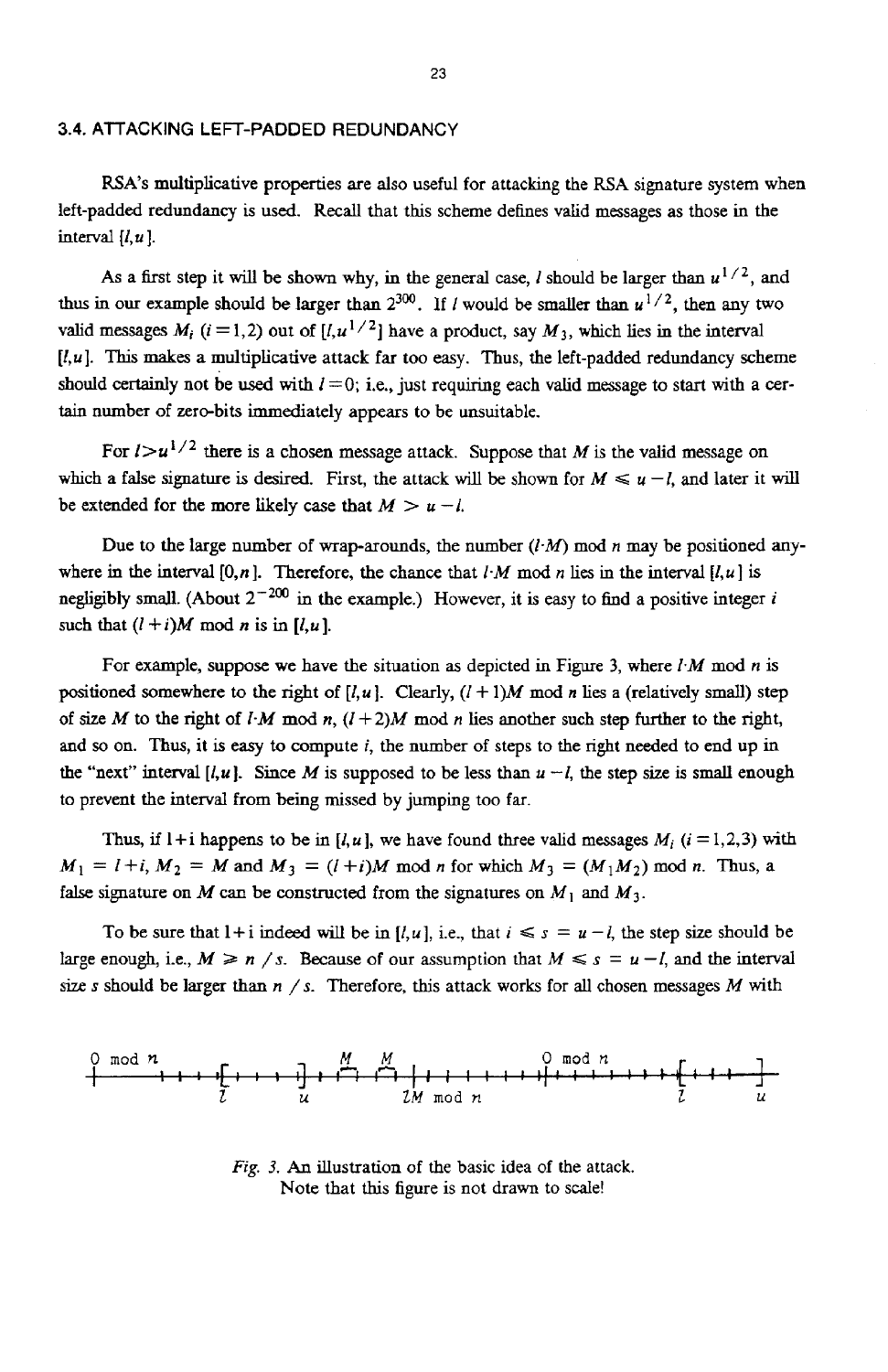$n / s \le M \le s$  if  $s \ge n^{1/2}$ , i.e., if the redundancy takes up less than half of the bits in a valid message.

If  $M > s = u - l$ , there is no guarantee that a "walk" to the right with steps of size M will end up in the "next" interval [*l,u*]. For example, if  $u - l = 2^{600}$  and if  $M \approx 2^{700}$  then the chance to hit the next first interval  $[I, u]$  on a walk to the right is only about  $2^{-100}$ .

However, as explained in §3.1, it is easy to find a value *c* for which  $|c| \le n$  /s and *CM* mod  $n \leq s$ . Starting with  $x = l$  or  $x = u$ , one can use this new value *cM* mod *n* as the step size (to the right or to the left) and can compute for which integer *i* the number  $(x + ic)M$  mod *n* will be in the interval  $[I, u]$ . Since we want  $x + ic$  to be a valid message, the product *ic* should be less than s. **Assuming** that each number less than **s** had **equal** probability of being the chosen step size *cM* mod *n*, the chance that the step size is, for a given *p*, larger than  $s / p$  is  $1 - 1 / p$ . With a step size larger than  $s / p$ , *i* will be less than  $(np) / s$ . Thus, *ic* will then be less than  $(n^2p)$  /  $s^2$ . This upper bound on *ic* should be kept smaller than *s*, therefore, *s* should be such that  $s^3 > (n^2p)$ . In other words, the chance of success is very large roughly when the redundancy is less than one **third** of the **bits** in a valid message.

Consider our example with  $I = 2^{700}$ . The number *c* for which *cM* mod  $n \le 2^{600}$  or  $(-cM)$  mod  $n \le 2^{600}$  will be less than  $2^{200}$ . There is a high probability that the new step size, *cM* mod *n* or  $(-cM)$  mod *n*, will be larger than, say,  $2^{500}$ . This means that the required number of steps, *i*, almost certainly will be less than  $2^{300}$ . In our example, *ic* thus may be expected to be less than  $2^{500}$ . This means that we could have started with almost any x in  $\left[l, u\right]$ .

## **4. A SECOND STYLE** OF **ATTACK**

Another **kind** of **attack** is based on **an** approach called Multiplymg-In-Dividing-Out (MIDO). It is used below to break the same two redundancy schemes.

# **4.1. RIGHT-PADDED REDUNDANCY AGAIN**

Suppose that the actual message *rn* on which a false signature is desired, can be written **as**  the product of two numbers  $a_1$  and  $a_2$ . Thus,  $M = mw = a_1 a_2 w < n$ . Now choose numbers *b*<sub>1</sub> and *b*<sub>2</sub> such that  $M_1 = a_1b_1w < n$ ,  $M_2 = a_2b_2w < n$ , and  $M_3 = b_1b_2w < n$  (e.g., choose any  $b_1$  and  $b_2$  with  $b_1 < a_2$  and  $b_2 < a_1$ ). Clearly, the three messages  $M_1, M_2$  and  $M_3$  are all valid, and  $M = \frac{M_1 M_2}{M_3}$  (hence the name MIDO). Thus, if one succeeds in getting *A*'s signature on the valid messages  $M_i$  ( $i = 1,2,3$ ), one can also construct a false signature on the chosen message *M.* 

One difference with the attack of \$3.3 **is** that this MIDO attack works for any amount of redundancy. On the other hand, this MIDO attack will not **work** for all chosen messages *rn,*  since it may be infeasible or even impossible to factor **the** integer *rn.* Of course, one could mani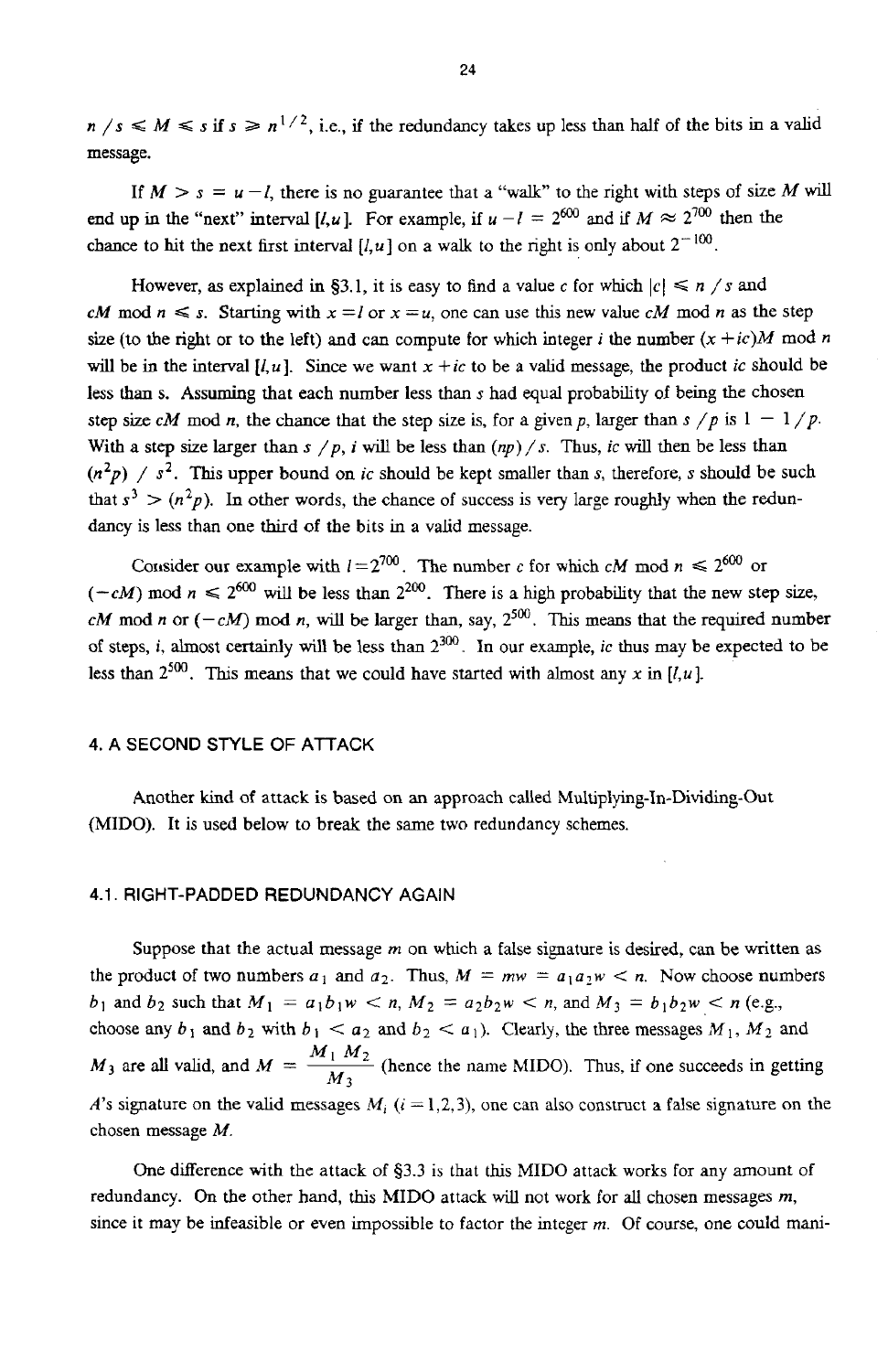pulate chosen factors to construct an appropriate actual message *m,* but this does not change the fact that there **is** only limited freedom in choosing *m.* 

#### **4.2. LEFT-PADDED REDUNDANCY REVISITED**

The following methd illustrates how the MID0 approach can be used for attacking leftpadded redundancy. It works for all valid messages  $M$  that can be written as a product  $a_1 a_2$ with  $a_1 \ge a_2 \ge 2$ , such that  $a_1 \ne a_2+1$  and either (a)  $M-l > a_2$  and  $u-M > a_1$  or (b)  $M-l > a_1$  and  $u-M > a_2$ .

In case condition (a) holds, take

 $M_1 = (a_1-1)a_2 = M - a_2,$  $M_2 = a_1(a_2+1) = M + a_1,$ <br>
and  $M_3 = (a_1-1)(a_2+1) = M + a_1 - a_2 - 1$ 

In case condition (a) holds, take<br>  $M_1 = (a_1 - 1)a_2 = M - a_2$ ,<br>  $M_2 = a_1(a_2 + 1) = M + a_1$ ,<br>
and  $M_3 = (a_1 - 1)(a_2 + 1) = M + a_1 - a_2 - 1$ .<br>
Thus,  $M = \frac{M_1 M_2}{M_3}$ , while condition (a) assures that all three messages  $M_i$  (*i* = 1,2,3 *M3* 

The condition  $a_1 \neq a_2 + 1$  assures that  $M_3 \neq M$ . For the case that condition (b) is true,  $a_1$  and  $u_2$  should be exchanged in the above description. Figure 4 illustrates how  $M_1$ ,  $M_2$  and  $M_3$  are positioned **in** *[l,u]* if condition (a) holds.

Clearly, the chance of success with this method depends on **the** *size* and placement of **the**  interval *[Su],* and **thus** on the amount of redundancy. Furthermore, this method does not **work**  for all chosen messages. However, it **is** easy to adapt this attack to work for almost any chosen valid message *M.* The only restriction will be that *M* should not be chosen too close to *I* or *u.*  Such a restriction is not very severe, since, for example,  $u - M$  and  $M - l$  are both larger than  $2^{-10}(u - l)$  for 99.8 percent of all valid messages.

Once *M* is chosen, one searches for "factors"  $a_1$  and  $a_2$  such that  $M = (a_1 a_2) \text{ mod } n$ . (The important difference with the attack above is the addition of **"mod** *n".)* **This** can easily be accomplished by freely choosing one factor, say  $a_1$ , and then computing the other factor,  $a_2$ , as  $(a_1^{-1}M)$  mod *n*. Having fixed  $a_1$  and  $a_2$  one computes the numbers  $c_1$  and  $c_2$  with  $|c_1| \le 2n$  /( $u - M$ ) and  $|c_2| \le 2n$  /( $M - l$ ) such that ( $c_1 a_1$ ) mod  $n < (u - M)/2$  and  $(c_2a_2)$  mod  $n < (M-l)/2$ . In the following, we only treat the case that both  $c_1$  and  $c_2$  are positive. Take



*Fig. 4.*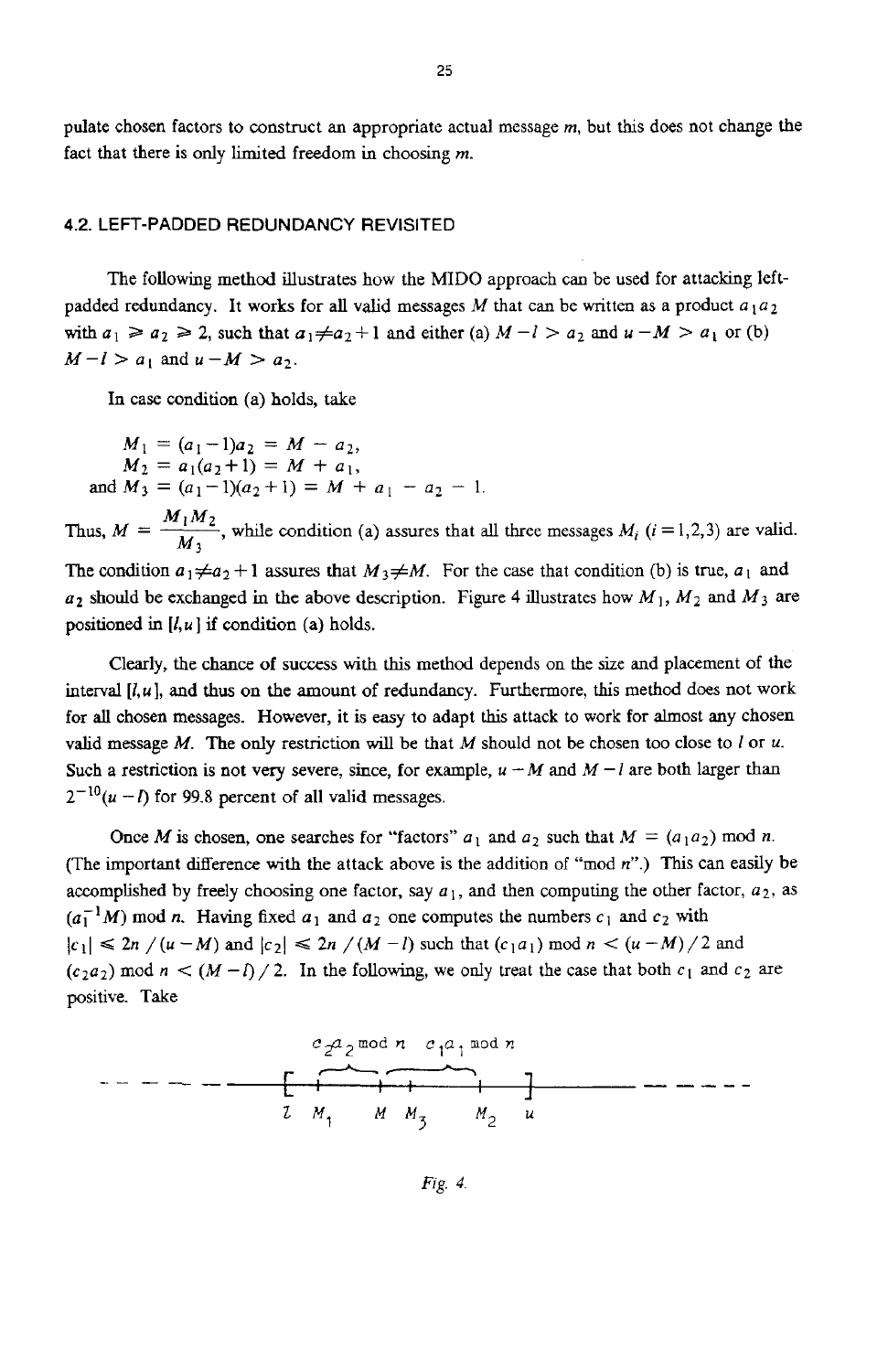$$
M_1 = a_2(a_1 - c_2) \mod n = M - (c_2 a_2 \mod n)
$$
  
\n
$$
M_2 = a_1(a_2 + c_1) \mod n = M + (c_1 a_1 \mod n)
$$
  
\nand 
$$
M_3 = (a_1 - c_2)(a_2 + c_1) \mod n = (M + c_1 a_1 - c_2 a_2 - c_1 c_2) \mod n.
$$

Thus,  $M_1$  and  $M_2$  are valid messages. Define z to be the minimum of  $u - M$  and  $M - l$ .  $M_3$  is also a valid message if  $c_1c_2$  is appropriately small, i.e., if  $c_1c_2$  is less than  $z/2$ . (See Figure 5 for an illustration.) Since  $c_1c_2$  is known to be less than  $4n^2 / z^2$ , this product is certainly smaller than  $z / 2$  if  $8n^2 < z^3$ . Thus, the attack works essentially when the redundancy amounts to less than one **third** of a valid message.

In our example, both  $u - M$  and  $M - l$  are numbers of almost 600 bits. Therefore,  $c_1$  and *c2* may be expected *to* be numbers of a good *200* bits. Thus, their product may be estimated to be a number of something **like 400** bits, which usually will be negligibly small compared to *M's*  distance to *I* and *u*. As a consequence, the chance that  $M_3$  is not in the interval  $[l, u]$  is negligibly small.



## **CONCLUDING REMARKS**

The attacks presented use signatures obtained on messages having a redundancy property that are chosen to allow derivation of false signatures on other messages also having the **redun**dancy property. The attacks are quite powerful, since they allow the derived message to be chosen freely or almost freely.

One obvious way to protect against attacks such as those shown here in practice, which has been known in the "folklore" of cryptography for some time, is to apply some sort of one-way function to actual messages before signing them. This approach can be quite practical for long messages. But for short messages, it may have the disadvantage of data expansion and may be unnecessarily computationally expensive.

There are of course signature schemes that do not appear to have the kinds of multiplicative structures **used** in the attacks presented here. These schemes generally have received less attention than **MA and** most of those currently unbroken appear more expensive than RSA in various ways. **An** interesting and potentially attractive variation on **RSA** signatures, however, came **out of** *this* work [de Jonge **851.** 

Multiplicative properties of **RSA** and its variants should not necessarily be regarded as undesirable shortcomings to be avoided in improved systems, however, since they allow various